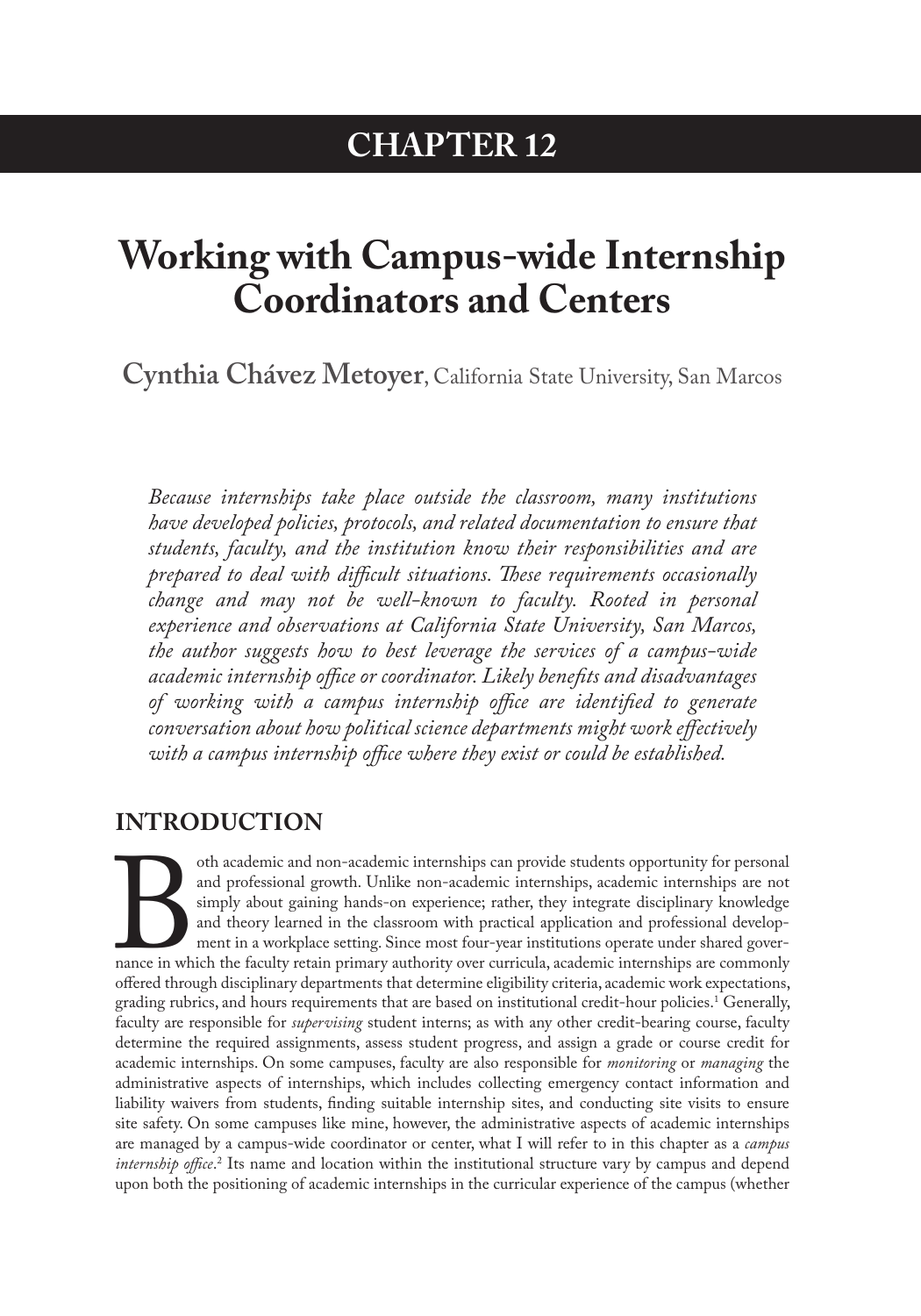<span id="page-1-0"></span>internships are required or optional, for example), and the campus's philosophy regarding experiential educational learning.

At some universities and colleges, the campus internship office is a stand-alone office; at others it is commonly positioned within Academic Affairs, Student Affairs, or Community Engagement.<sup>3</sup> When the campus internship office is situated within Academic Affairs, there tends to be a focus on learning outcomes, teaching practices, and the role of faculty supervisors. When located within Student Affairs, the focus is generally on providing career readiness resources, including job postings, interview skills, and job search strategies. When placed within a Community Engagement Division, benefits for the community and fostering community partner relations tend to be highlighted. Regardless of its placement in the organizational structure, the internship office is usually established to develop a more organized, coordinated approach to managing internships and to enhance experiential learning.[4](#page-10-0)

Research on academic internships has focused primarily on student learning outcomes in two areas: one, the impact of internships on academic and/or career success; and two, the effectiveness of internships for career readiness (Binder, et al. 2015; Callanan and Benzing 2004; Erdogan and Stuessy 2015; Kappe and Flier 2012; Knouse, Tanner, and Harris 1999; Lei and Yin 2019; Taylor 1988). This rich and growing body of literature includes research on equity gaps, student access, and the differential impact of paid and unpaid internships on future career success (Blau and Lopez 2020; Fairtlough, et al. 2014; Fuller and Schoenberger 1991; Heidelberg 2019; Hernandez et al. 2014; Liu, et al. 2020; Mclean, et al. 2018; see also chapter by Mallinson). Additionally, professional organizations such as the National Association of Colleges and Employers (NACE), the Cooperative Education and Internship Association (CEIA), and the Association of American Colleges & Universities (AACU) regularly conduct employer surveys and research on the impact of internships on professional skills, gaps in education, employment trends, and hiring statistics.<sup>5</sup>

Despite the important contributions these organizations have made to our understanding about internships, practical guidance about *how* academic departments can best work with a campus internship office or coordinator (when one does exist) remains unclear. The aim of this chapter is to offer some practical insight into working with a campus internship office. Based on my experience as the Faculty Director of a campus internship office for six years[,6](#page-10-0) 15 years of experience as the Political Science Department's internship coordinator, and a brief survey I conducted of 23 California State University campuses,[7](#page-10-0) I offer my informed observations and suggest how to best leverage the services of a campus internship office. The purpose of this chapter is to generate conversation about how political science departments might work effectively with an existing campus unit that manages internships, or where one is being planned, by identifying possible benefits and pitfalls. What follows is a brief discussion about how and why my university established a campus internship office and its functions; an examination of the potential advantages and drawbacks of a campus internship office; and practical considerations for working with a campus internship office.

## **WHY A CAMPUS INTERNSHIP OFFICE? CSUSM'S STORY**

California State University, San Marcos (CSUSM) is one of 23 campuses in the California State University (CSU) system. CSU system-wide policies establish oversight, guidelines, and procedures for nearly every aspect of the 23 campuses; these are derived from and shaped by state legislation, regulations, Board of Trustees resolutions, and executive directives. In 2011, the Chancellor's Office issued Executive Order 1064, requiring each campus to establish student internship policies and procedures to maximize students' educational experience as interns, to mitigate potential risks to participants, and to minimize the university's liability exposure.

In response to EO 1064, President Karen S. Haynes charged a Student Placement Task Force in September 2013 to examine CSUSM's practices and to identify how these might be structured to best serve the students, faculty, and community stakeholders[.8](#page-10-0) The Task Force defined "student placement" as student work related to their CSUSM educational experience (both academic and co-curricular) at a community organization, including clinical practice, service learning, senior experience, internships, and field research. The Task Force learned that individual programs were well-organized, with a few exceptions; however, from a university-wide perspective, student placement was inconsistently organized, uncoordinated, and confusing. More specifically, the Task Force found that while certain programs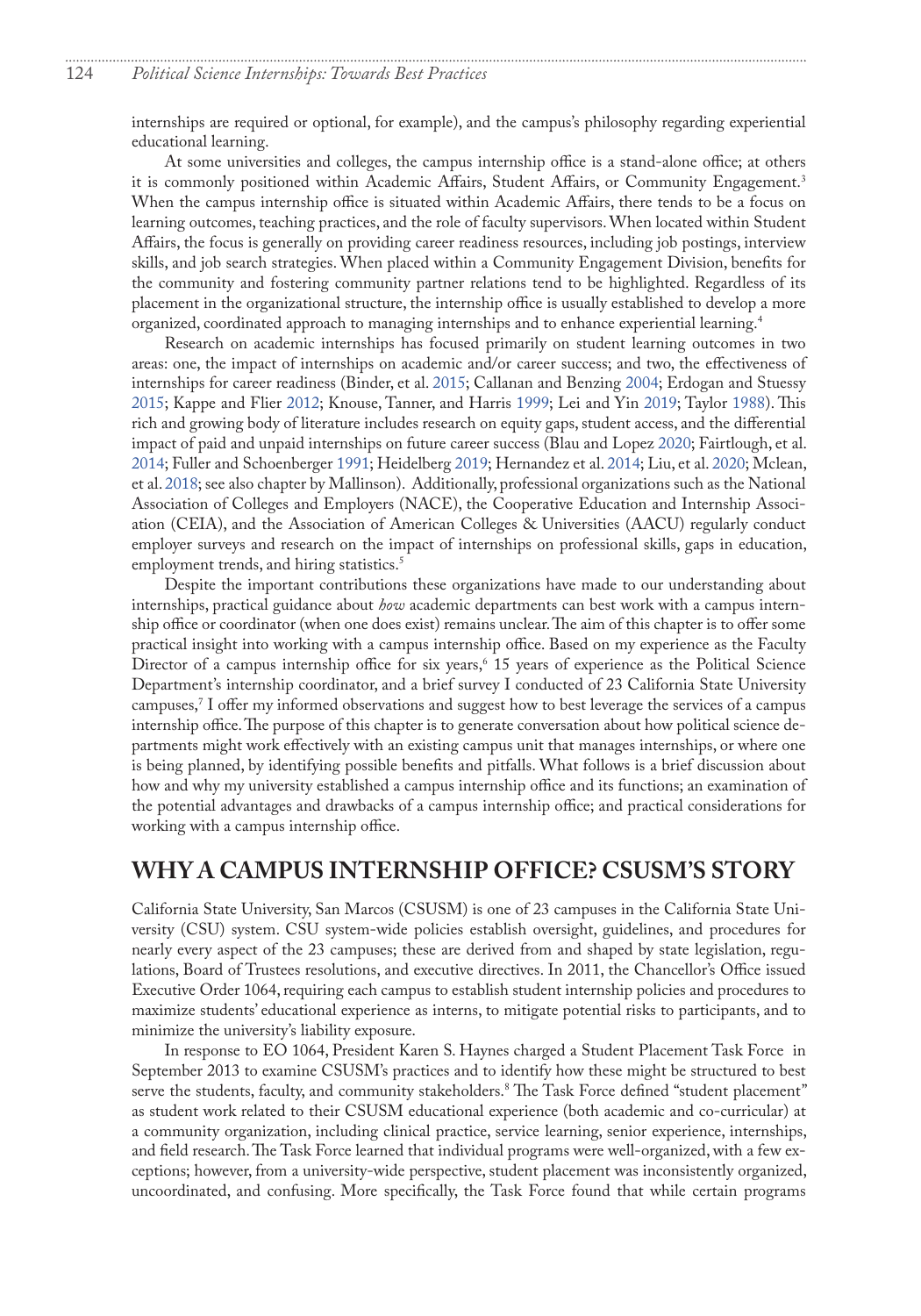<span id="page-2-0"></span>had clearly outlined procedures (namely clinical practice, service learning, and senior experience), internships and international service learning placements lacked clearly defined processes. Further, the Task Force discovered strong evidence that the campus community was confused by different types of placements and, consequently, defaulted to referring to all types of placements as "internships" (Student Placement Task Force 2014). After interviewing various campus stakeholders and surveying models at other institutions, the Task Force concluded that campus-wide coordination of internships was needed.

In April 2014, the Task Force was renamed the Implementation Team for Student Placement and its membership was expanded to include additional faculty and staff representing each of the divisions and academic colleges.[9](#page-10-0) In short, the Implementation Team was responsible for operationalizing recommendations to ensure compliance with EO 1064 which, among other things: a) required that each campus's student internship policy spell out how to best support academic internship offerings across programs; b) identified a suitable online database for collecting and managing the student placement process[;10](#page-10-0) and c) determined where to locate the campus internship office both physically and within the organizational structure.

In an effort to understand student placement practices across campus, members of the cross-divisional Implementation Team provided various perspectives and also interviewed stakeholders engaged in experiential learning.<sup>[11](#page-10-0)</sup> Following this consultative process, the task force recommended that an office be established specifically to serve both students and faculty. Thus, the Office of Internships was established in 2015 for two main purposes: to provide robust administrative and operational support for faculty and students engaged in the high-impact practice of for-credit, academic internships; and to assist with sustaining existing internship sites and developing new community partnerships with entities interested in offering academic internships. The newly established Office of Internships was situated within the Community Engagement Division,<sup>12</sup> reflecting CSUSM's philosophy that experiential educational learning involves both faculty-directed learning and community partners who serve as co-educators offering professional work experience and mentoring new generations as they enter the workforce.

CSUSM's Office of Internships is co-led by a full-time Administrative Director and a Faculty Director, who has re-assigned time from teaching duties[.13](#page-11-0) The Administrative Director's main responsibilities are to manage the business operations and develop new community partners, whereas the Faculty Director's primary role is to assist faculty members with the curricular aspects of academic internship courses. The Office is responsible for developing and managing an online database for collecting required documentation from students and community partners, providing a student safety orientation, evaluating and approving community partner applications, and overseeing an emergency readiness plan.

In earlier years, an Office of Service Learning was responsible for collecting the required placement documentation from faculty who had gathered it from their students. These were tracked manually with a spreadsheet, a process that was both inefficient and time consuming, particularly if the required documents were not submitted simultaneously. As a result, student contact information was not readily available should an emergency occur when the university office was closed. Thus, the online database was a game-changer as it integrated all required student placement forms and community partner information into one system.[14](#page-11-0) Not only did this allow students to complete and submit the required documents electronically, but personal, emergency, and site supervisors' contact information became readily accessible to supervising faculty and Office of Internships staff. Additionally, the online database became the repository for procurement documentation of approved internship sites: it generates data for campus reporting (e.g., total hours invested in the community; numbers of students by major; etc.), and it is a user-friendly system that students can utilize to search for prospective internship opportunities with whom the university has a partnership agreement.<sup>[15](#page-11-0)</sup>

## **CAMPUS INTERNSHIP OFFICE: POTENTIALS AND PITFALLS**

A designated campus internship office makes possible the centralizing of information and resources for students, faculty, and the institution. When it assumes responsibility for coordinating the administrative aspects of internships, the faculty's workload lightens considerably; when it is adequately staffed, the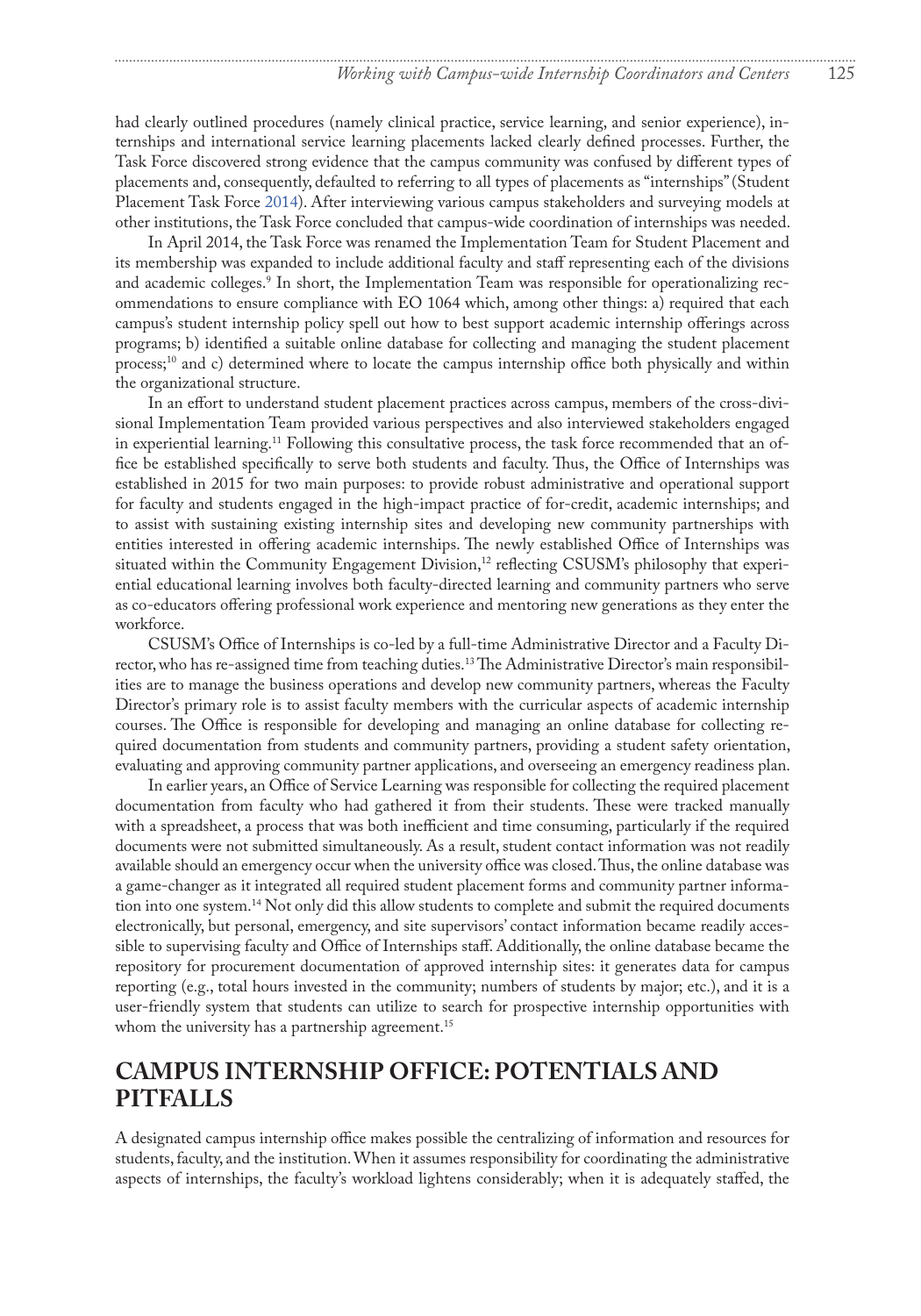<span id="page-3-0"></span>office can make numerous other benefits possible for all stakeholders. However, as with all institutional arrangements, there are also pitfalls to consider. The benefits and drawbacks of working with an internship office are explored below.

## **Potential Benefits**

#### **Clerical and Operational Support**

One important purpose of a campus internship office is to give students, faculty, and community partners access to academic internship opportunities and supply the resources and tools to support them. With regard to students, this usually includes articulating eligibility criteria and relevant policies and/ or protocols, supplying information on how to find an internship and sources of internship opportu-nities,<sup>[16](#page-11-0)</sup> providing assistance with navigating the placement process, fielding questions, and managing safety concerns and policy violations. With respect to faculty, this may include collecting all required documentation from students and community partners directly; articulating faculty responsibility and relevant protocols and/or policies; interfacing with other university offices when necessary, such as with international studies to secure curricular program training approval for international students; offering classroom presentations; providing teaching resources such as sample syllabi and learning plans, hours logs, and/or assignment ideas; and offering topical workshops to encourage best practices. Where community partners are concerned, a campus internship office provides guidelines for posting internships on the university's site as well as information about working with students, and is the place where all queries can be directed.

#### **Risk Assessment and Compliance**

Over a decade ago, the literature on high-impact practices documented the positive benefits for stu-dents who participate in internships,<sup>17</sup> and colleges have since pushed for students to engage in them.<sup>[18](#page-11-0)</sup> However, a critical mass of students participating in internships can pose management issues for colleges and universities, who, for better or worse, have become increasingly risk averse in the last several decades (Bialostok, et al. [2012;](#page-8-0) Moran 2015; Strikwerda 2014). As reviewed in Chapter 3 by David Yamada, colleges and universities are expected to act with reasonable care to ensure a positive, safe, and valuable learning experience for students. Identifying and effectively mitigating risks that could (or do) exist, especially those that could cause avoidable or undue harm, concern all stakeholders. Colleges and universities, therefore, generally should require documentation for students involved in any academic internships, including emergency contact information, site supervisor information, and a liability waiver, as well as establish clear safety expectations and protocols in order to reasonably prevent foreseeable harm to students.

In the absence of a campus internship office, the responsibility for mitigating risk associated with internships defaults to individual faculty and academic departments. If risk assessment is outside the scope of their regular work duties, they may be altogether unaware of this responsibility, or they may establish their own practices, forms, and protocols which may not adhere to state, federal, or university guidelines. Without a designated campus internship office, varying processes and practices related to student placements are likely to exist across campus, and they may even contradict one another. However, a campus internship office makes possible the establishment of a consistent, campus-wide risk assessment plan aimed at identifying potential hazards, assessing the likelihood of unsafe occurrences, and developing protocols for dealing with emergency situations.

Generally, these responsibilities are shared with other entities on campus (offices of risk management, procurement and contracts, legal counsel, and so forth) who collectively determine *what* information should be collected from students and community partners; *how* the information will be collected and managed; *when* the information will be collected; and *what* the consequences are for not submitting documentation (for example, whether a registration hold will be placed on a student's account). If given adequate institutional oversight of student placements, a campus internship office can protect students from potentially exploitative or inappropriate situations by vetting prospective community partners and educating them about campus expectations for interns, and requiring that student interns complete a workplace and safety orientation before they begin their internships.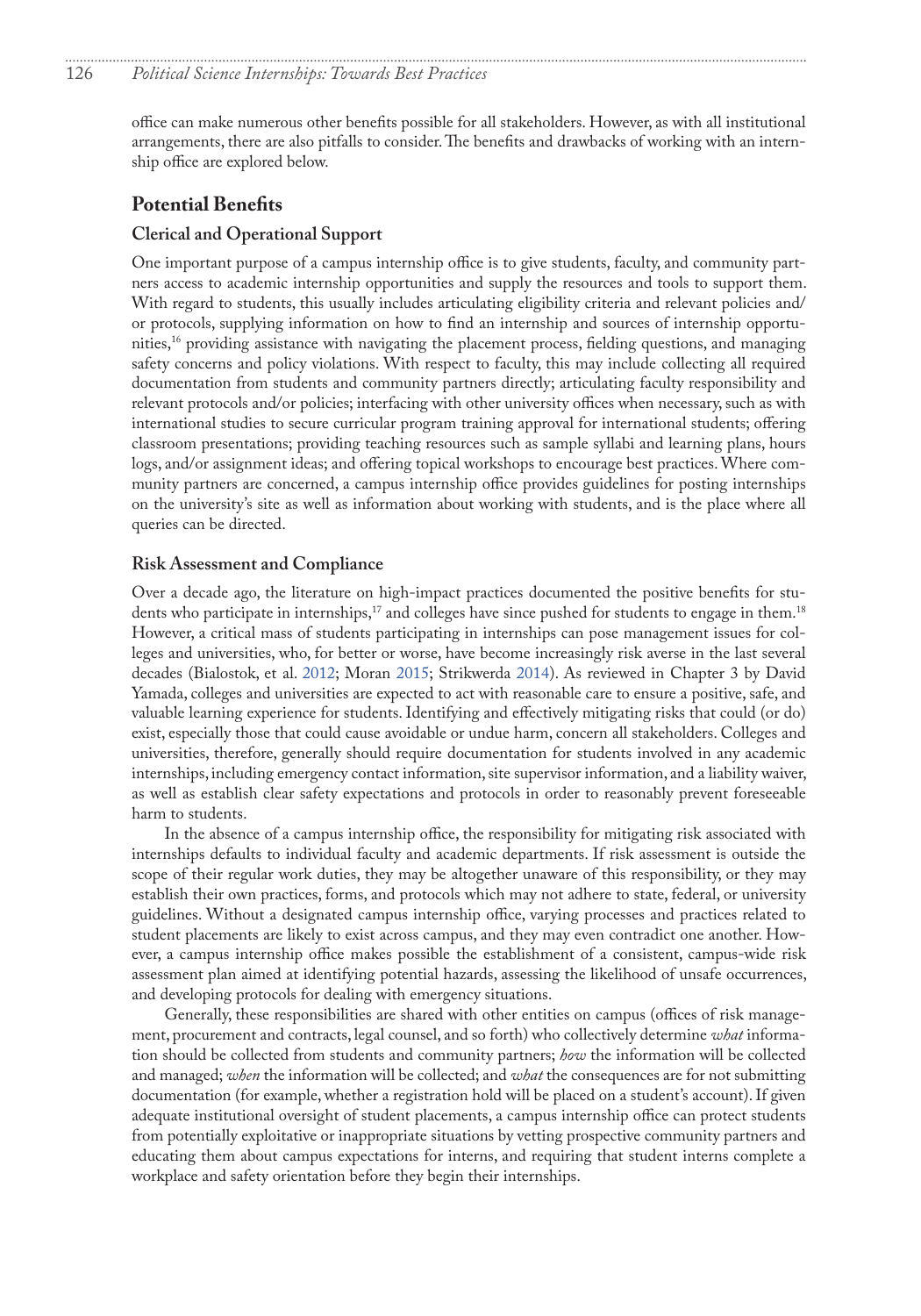<span id="page-4-0"></span>A related potential benefit of having a campus internship office is effective compliance management. In addition to internal policies that could extend to liability insurance coverage, conflict of interest, student conduct, and standards for internship postings, colleges and universities are bound by external regulations such as those issued by the US Department of Labor (DOL) and the US Equal Employment Opportunity Commission regarding discrimination, sexual harassment, and reasonable accommodations for disability and religion (again, see Yamada in this volume). Because existing policies can be modified or new ones introduced, it is helpful to have a single office dedicated to staying up-todate and keeping other campus stakeholders informed of new developments.

#### **Crisis Management**

Whereas *risk* management is a strategic effort to identify and assess the likelihood and impact of possible dangers that commonly occur in a workplace,<sup>19</sup> and also to clarify the steps needed to eliminate or mitigate those dangers, *crisis* management is concerned with responding to, managing, and recovering from an unexpected occurrence. It is impossible to fully anticipate the nature and extent of disruptive threats and emergencies or to foresee when they will occur. But crises do happen: natural disasters, active shooters, mass violence, terrorist threats or attacks, bomb threats, widespread power outages, hazardous materials releases, and disease outbreaks are just some of the possible scenarios to consider. Most colleges and universities have a crisis (or emergency) management plan that establishes a chain of command outlining the authority and related responsibilities of campus officials and staff for many of these scenarios. A crisis management plan attempts to protect the health and welfare of the campus community, mitigate operational disruption, and minimize physical or environmental damage.

While a campus internship office is unlikely to spearhead a crisis management response for the entire college or university, communication with potentially affected students, their emergency contacts, and staff at the internship site could be critical. For example, when two planes crashed into the World Trade Center's North and South Towers on the morning of September 11, 2001, not only did New York University (NYU) officials have to evacuate students from their dorms because of hazardous materials contamination, it was also important to confirm whether any NYU students were involved in experiential learning activities in the towers. Thankfully, no NYU students were on-site (Lucia and Murphy 2001).

The COVID-19 pandemic is another example that highlights the usefulness of a campus internship office with respect to crisis management. In spring 2020 when colleges and universities across the nation abruptly pivoted from in-person to remote delivery of classes, questions emerged regarding off-campus experiential learning activities. Could students continue working physically at their off-site placement if it remained open, but their classes were online? If so, under what circumstances? Was it safe? Did students need to sign a liability waiver that specified the risks associated with COVID-19? Did internship sites need to provide additional documentation to prove they were following public health orders? What would happen if the internship site closed, or if interns were uncomfortable continuing to work onsite? Were there particular requirements for a remote internship? Together with university leaders and guided by state and public health orders, our campus internship office team navigated through the flurry of questions and concerns to develop a singular set of university guidelines for students participating off-campus experiential learning.<sup>20</sup>

In short, not only would a campus internship office retain a list of all student interns along with their location and emergency contact information, but also its staff could brainstorm possible crisis scenarios both to identify potential threats and game out the tasks, communications, and information needed to coordinate with appropriate players to best manage the crisis.

#### **Community Engagement**

During the last two decades, a national movement has emerged to renew the civic mission of US colleges and universities to better meet societal needs. This has resulted in a growing emphasis on community engagement in higher education. The Carnegie Foundation defines community engagement as the "collaboration between institutions of higher education and their larger communities (local, regional/ state, national, global) for the mutually beneficial exchange of knowledge and resources in a context of partnership and reciprocity" (Public Purpose Institute 2021). Colleges and universities today tend to be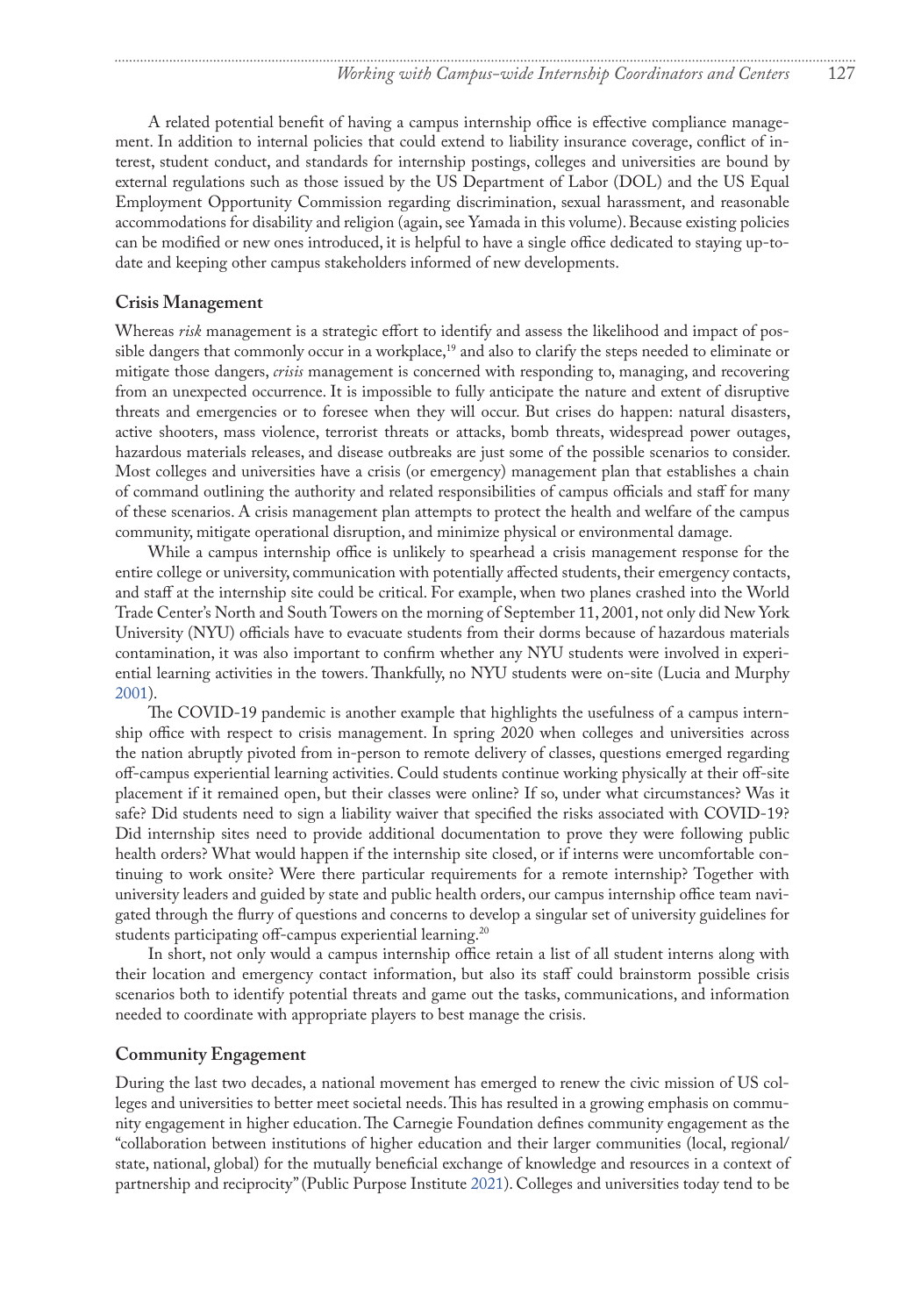<span id="page-5-0"></span>perceived not as traditional, sole, expert producers of knowledge, but rather, as collaborators in knowledge production, or as stakeholders among many other knowledge partners in the community (Bovill 2020; Gibbons et al. [2012\)](#page-9-0).

Internships offer an important pathway for colleges and universities to engage with their commu-nity, helping to vitalize a community by addressing its needs (Bracic 2018; Jacob [2015\)](#page-9-1).<sup>21</sup> Engagement demands energy, planning, and communication between the university and community partners, and the acknowledgement that community partners are also educators and experts who foster students' personal, academic, and professional growth by involving them in meaningful workplace activities. Absent a campus internship office, the responsibility of developing and sustaining meaningful internships with community partners usually falls to faculty. While faculty play an important role in identifying prospective community partners and fostering good relationships with them, many faculty do not have the time to actively seek out new partners and conduct site visits. Neither can faculty be expected to manage the administrative aspects of community partnership development.

On many campuses, risk management and/or contracts-related offices are involved in overseeing community partner agreements. Their primary objective vis-à-vis community partners is to garner formal agreements that clarify the responsibilities of all parties and spell out how liability and workers' compensation issues will be handled. But what these offices generally do not do is cultivate new community partners to meet the curricular needs of the various academic departments; rather, their role is to assess and approve prospective community partners as part of their contract and risk management duties. However, with community engagement as a central objective, a designated campus internship office can take responsibility for outreach and cultivating partnerships with prospective community organizations in order to meet stakeholders' ever-changing needs.

#### **Main Point of Contact**

Another potential benefit of a campus internship office is the ability to operate as the main point of contact for all inquiries and resources concerning academic internships. A campus internship office can serve as a one-stop shop where students, faculty, and external community members can get all their internship-related questions answered. This does not eliminate consultation and/or coordination with other offices, but when needed, the campus internship office team can consult with other offices to get answers instead of making the "client" bounce around between campus offices. A case in point is when a student reports to her faculty member that she was sexually harassed at her internship site. Whom does the faculty member contact to report the incident, and is there a correct order to the reporting? The Department Chair, College Dean, Dean of Students, Title IX coordinator, and Risk Management are all possibilities. Whereas each of these parties might have a legitimate need to be informed of the matter, the faculty member may not be aware of all who should be contacted. But when there is a designated campus internship office, the faculty member only needs to contact that one office to report an incident. The campus internship office bears the responsibility for informing all necessary parties or advising the faculty member on appropriate action to be taken.

Receiving information and instructions from multiple locations can be quite confusing, especially during a rapidly evolving crisis with decisions being made in real time. Pointing again to the example of the global pandemic, multiple faculty on my campus expressed their appreciation for the up-to-date communications they received from our office as well as the ability to get questions answered in a timely manner. Particularly at the start of the stay-at-home orders in early March 2020 when new information was pouring in, senior leadership would announce a flurry of decisions in the morning—only to supersede them later that day with new decisions. Our office was able to facilitate the flow of information specifically regarding academic internships and communicate it to relevant faculty. As the main point of contact for internship-related activities, a campus internship office is also able to identify patterns of concerns that need to be addressed by senior leaders. Thus, a campus internship office can serve as an information hub to disseminate information and channel concerns.

#### **Data Collection**

A final potential advantage is the collection, compilation, and analysis of quality data about experiential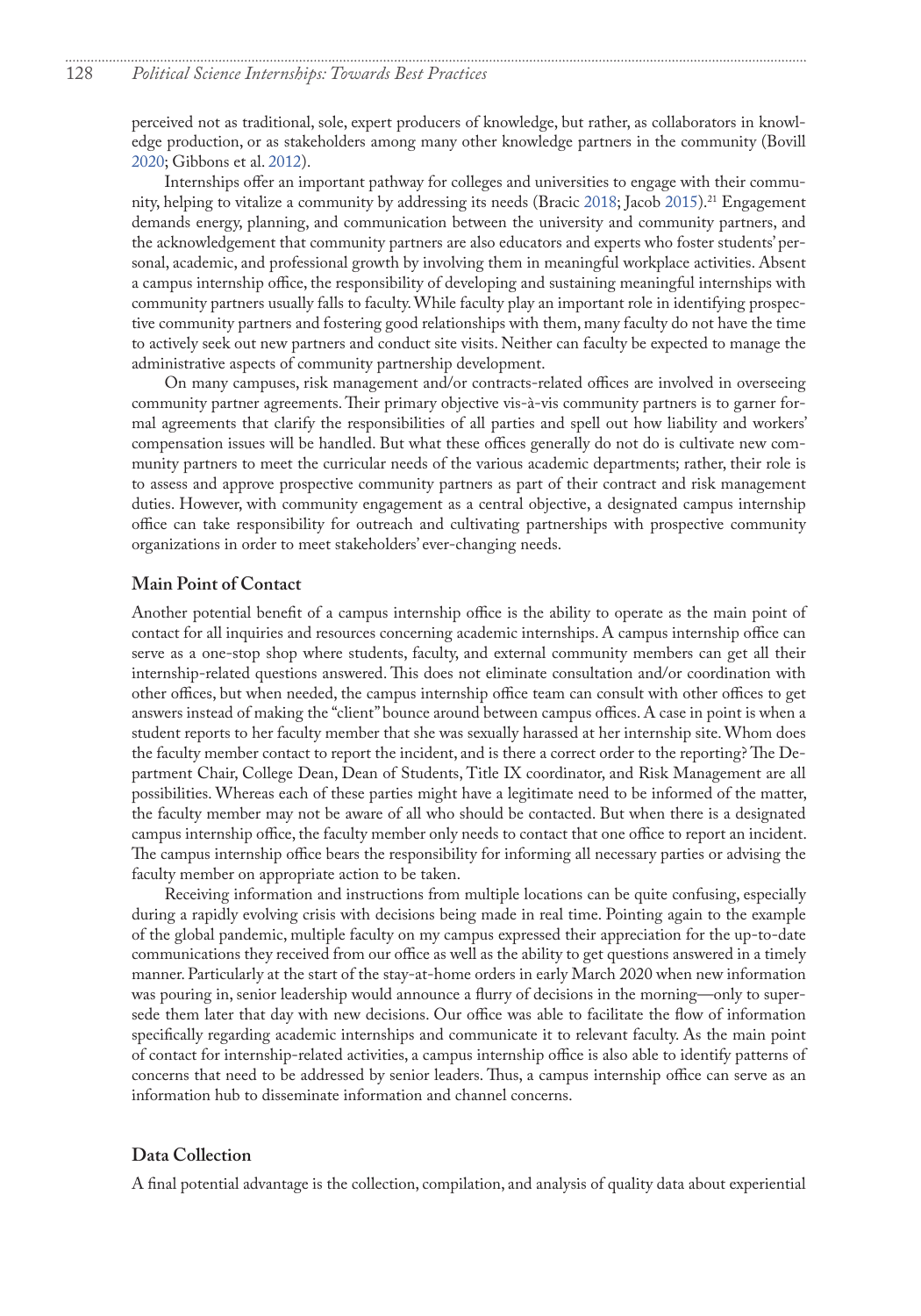<span id="page-6-0"></span>learning within higher education institutions. Just as colleges and universities track degree completion, admissions, and recruitment numbers, it is useful to collect reliable and accurate data on academic internships, such as: the number of students enrolled in an internship course; number of hours invested in the community; numbers of students participating in internship by departments, colleges, and internship sites; and demographic student information, to name a few. As managers of student placements, a campus internship office is aptly situated to collect such data.

Collecting and analyzing student placement information can help colleges and universities better understand the impact of experiential learning on student success, graduation, and retention rates; provide insight on where to invest resources and determine what areas or processes need improvement; and equip decision-makers with accurate data to respond to problems more effectively. Valid and reliable data collected and analyzed over time help us make connections that lead to insights and programmatic improvements.

### **Possible Pitfalls**

When our university initially established a campus internship office many faculty, including me, questioned this proposal. How would this impact internship offerings at the department level? Would this increase faculty workload? How would it be funded? Through a series of town halls and faculty meetings, these concerns were allayed.

#### **Curriculum Control**

Might a campus internship office infringe upon faculty control of the curriculum? Most four-year institutions endorse the American Association of University Professors (AAUP's) Statement on Government of Colleges and Universities (1966), which asserts that the faculty possess primary authority over the academic area, including such matters as the curriculum, standards of faculty competence, and standards of student achievement. Therefore, while internship courses are subject to university policies that govern administrative practices such as a credit-hour policy and safety and risk management guidelines, faculty control the academic content of internships. Faculty members are the ultimate developers, implementers, and evaluators of the internship curriculum, and by design, a campus internship office should not encroach upon the curricular component of internship courses. On the other hand, a campus internship office can be built to function like other university offices, offering support and services for a targeted group of students and their faculty.<sup>22</sup> In short, it is generally agreed that the campus internship office operates not as creator of the curriculum but as guardian of standards and procedures.

#### **Increased Workload**

With the founding of a campus internship office and the new procedures it establishes, faculty may be concerned that they will be saddled with additional work. After all, it is not unusual for senior leaders to announce a new policy or make a decision that creates more work for faculty and staff. There was some skepticism regarding how the centralized process would impact faculty workload when the internship office was established at CSUSM. The new directors met with departments offering internship courses to clarify their respective roles and explain how the shared database and online internship placement process would work. To build and manage a campus database, the internship office would be responsible for collecting the required documentation directly from the students, thereby removing this task from faculty's plates.

#### **Reluctance to Share Community Contacts**

A campus internship office is likely to provide campus-wide access to internship opportunities through a shared database. If faculty members have cultivated relationships with organizations and maintain their own list of internship opportunities for their majors, they may resist contributing to a shared database because they are worried that other students might "steal" those coveted internships and leave their majors without placements. A few faculty members at CSUSM initially expressed such concerns. However, their reluctance to utilize a shared database was eased following a series of discussions with the campus internship office directors that offered the following rationale in response to their concerns.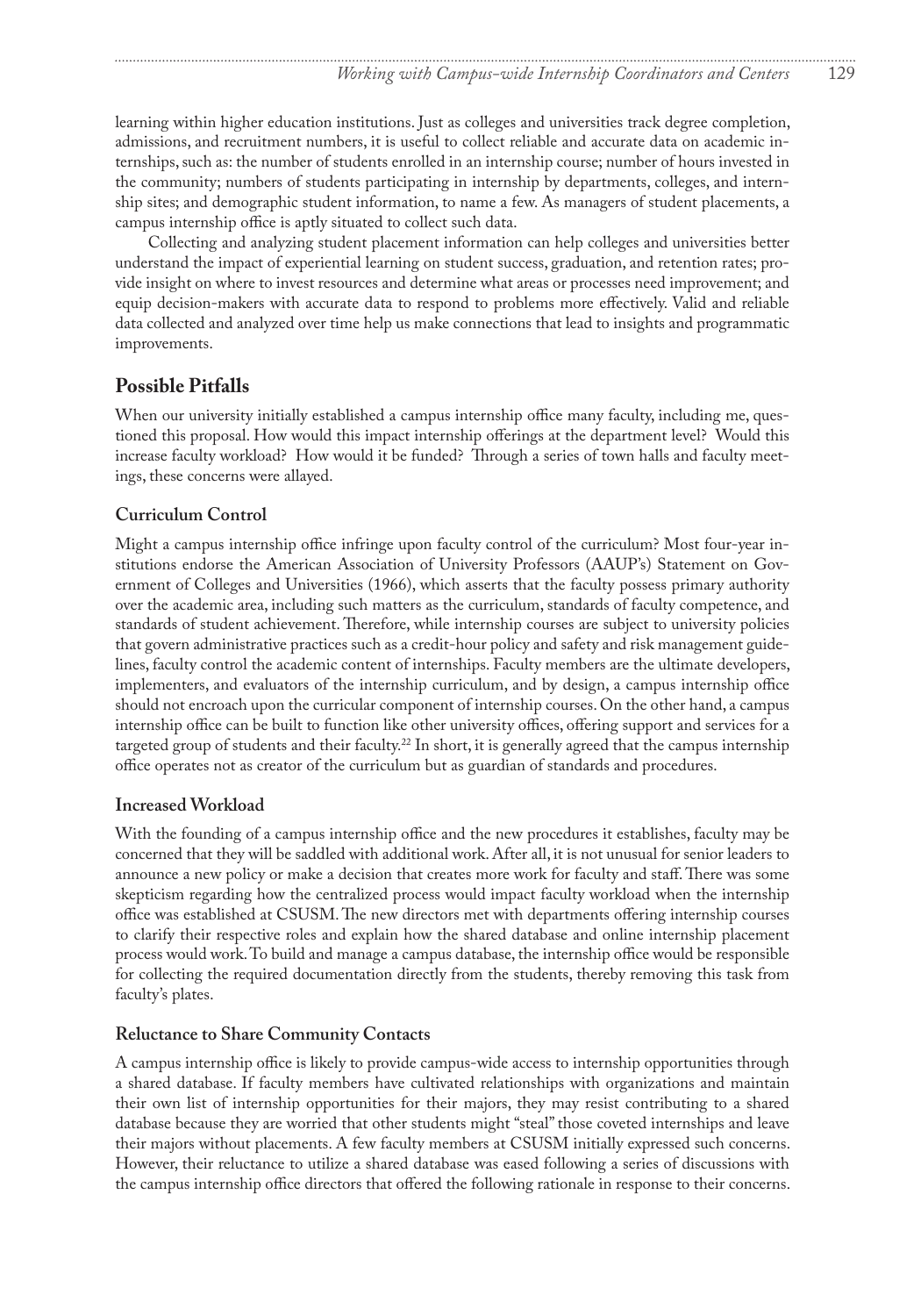<span id="page-7-0"></span>**1. Internships are not necessarily specific to a major.** The organization determines what skills and criteria they are looking for in an intern, and these are specified in a job description. The organization may choose to specify a desired major or majors, but it is not within the purview of any campus member to make this determination. Organizations conceivably can offer multiple internship opportunities. For example, a political science faculty member may have fostered a partnership with an elected official, but in addition to a political science intern, the elected official might want to hire an audit intern (accounting major). The accounting major did not "steal" the internship from the political science major because they were not competing for the same internship. Competition for placements will indeed occur, but usually it happens among students in cognate disciplines. For example, students from media studies, visual and performing arts, and marketing would likely meet the *basic* qualifications to be a social media intern. Even so, it's highly unlikely that all students would meet the *specified* qualifications; a political science, music, or finance major, to name a few, likely would not. Moreover, the internship must meet the disciplinary requirements of students' respective departments.[23](#page-11-0) Nevertheless, it behooves political science faculty to cultivate relationships with local elected officials, public agencies, law offices, and appropriate non-profit organizations to create a pipeline for their students and to refine the qualifications, as internship opportunities are not "owned" by any one department.

**2. Internship opportunity scarcity.** Of the 1,302 community partners in the database as of spring 2020, only 194 of them hosted 413 interns, meaning that 85% of community partners had at least one unfilled internship opportunity. Supply continues to meet and outstrip student demand.<sup>24</sup> Furthermore, an important charge of the campus internship office is to continually develop new community partnerships. The CSUSM model encourages faculty to request that the campus internship office initiate a partnership agreement with an organization they would like to work with, and students can find an internship on their own and request it be added to the database at any time.<sup>25</sup> Prospective community partners independently can apply to become a community partner through the website. Moreover, the Administrative Director actively reaches out to prospective community partners through networking events such as Chamber of Commerce meetings, career fairs, and local business engagements. Since 2015 when the office was established, the number of community partners has grown to 1,400 (in 2021), a 243% increase.

On balance, the potential benefits of a campus internship office outweigh possible pitfalls: a campus internship office is positioned to build consistency across departments and colleges in terms of best practices, documentation and compliance, communication, and data collection.

## **PRACTICAL CONSIDERATIONS: HOW TO START WORKING WITH AN INTERNSHIP OFFICE**

To get started working with a campus internship office, it is important to understand its defined roles and responsibilities as compared to those of faculty and/or academic departments.

**Student internship policy.** Check to see if your campus has a university and/or college internship policy. Campus policies provide general guidance, a larger frame within which departments may establish specific internship procedures. A campus policy will likely define an internship consistent with US Department of Labor (DOL) standards and include guidance around health and safety, prohibited activities, and the requirements and responsibilities of all parties involved. While DOL standards do not prohibit unpaid internships, your university may. If there is no internship policy regarding compensation for internships, you will want to ensure your requirements are consistent with DOL standards (Department of Labor [2018;](#page-9-2) also see Chapter 3 by Yamada).

**Roles and responsibilities.** An important objective of a campus internship policy is to prescribe who is responsible for what. A campus internship office may be responsible for any number of things, including: serving as a liaison for specific academic departments concerning credit issues and program information; approving internships sites; conducting site visits; collecting required documentation; interfacing with community partners; providing career coaching to students; offering career preparation workshops; and supervising interns. Faculty generally are responsible for determining the learning objectives of an internship or a course, course design, and graded course requirements.

**Required documentation.** A campus internship office is usually responsible for collecting all the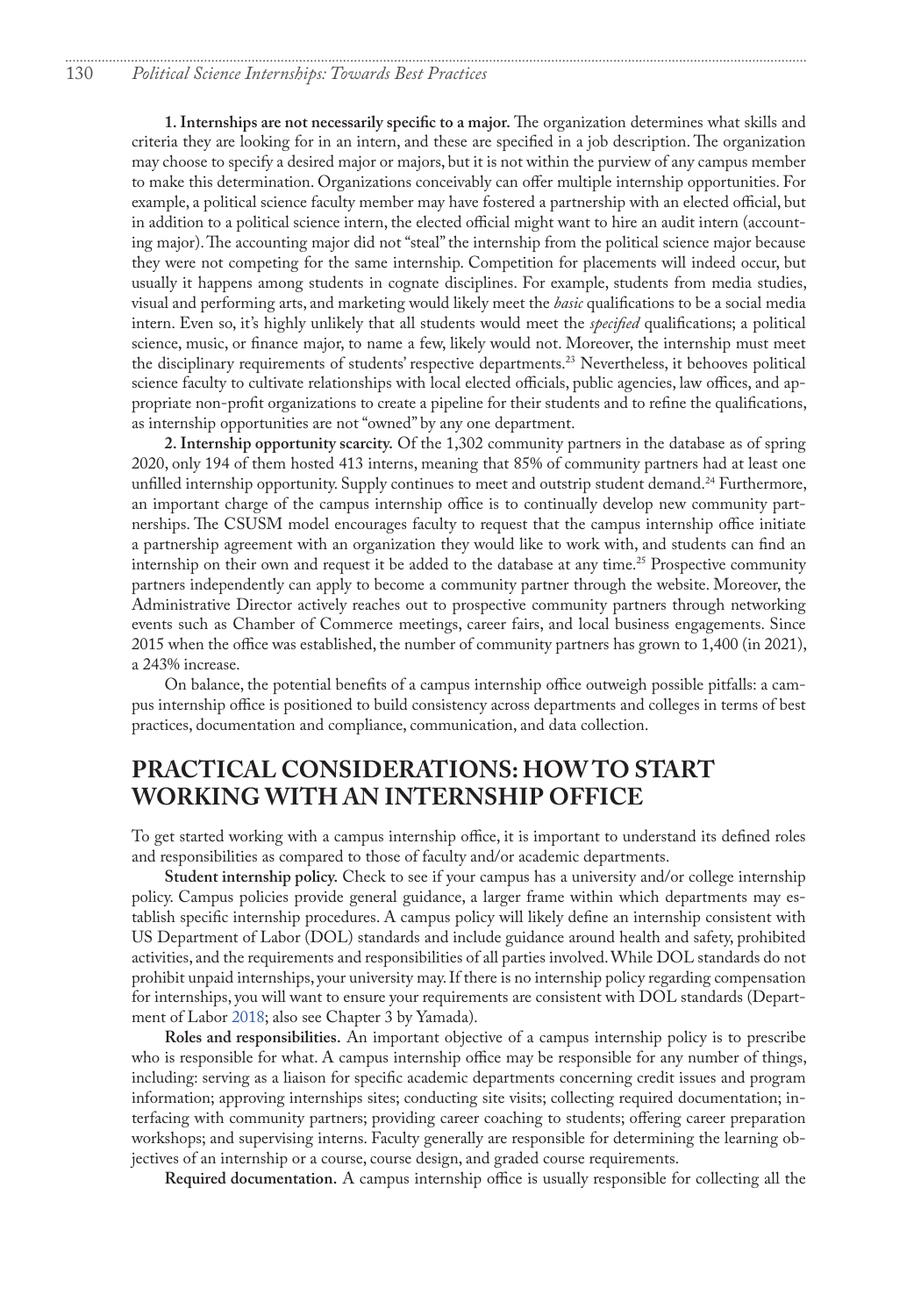required documentation which can be submitted through an online database with customizable features and be accessed by the faculty of record. The beauty of a campus online database is that it contains student contact information as well as site supervisor information, and in the event of an emergency, this information is readily accessible to faculty as well as the campus internship office team. An online database makes it possible to better track where students are interning and to ensure all students receive a workplace and safety orientation. Faculty should familiarize themselves with the database enough to know what features could ease course management.

**Resources and services.** The primary work of a designated campus internship office is fostering quality internships. Its directors are likely to attend professional conferences and have a strong network of career services professionals. In addition to the services already described previously, most offer workshops and classroom presentations that can be tailored to assist political science students in finding appropriate internships. Lastly, a designated campus internship office can function as the key point of contact for conducting risk assessments and handling emergencies, and is the liaison to other important campus partners such as Risk Management, Dean of Students, Title IX coordinator, and global education or international studies.

## **CONCLUSION**

With the right kind of help, internships can offer critical experiential learning that leads to greater student success for political science students. As this chapter demonstrates, a dedicated office whose single purpose is fostering quality experiences can steer important administrative aspects of the process, including vetting of worksites and community partners, documentation, and safety orientation. When it is set up to partner with all stakeholders, including students, faculty, and internship providers (what we call community partners), a centralized internship office helps systematize procedures, helps avoid "worst-case scenarios," and deals with thorny issues that arise. When it is staffed by knowledgeable administrators, an internship office is positioned to answer questions such as: does the internship meet the "primary beneficiary test" that courts have used to determine if the student qualifies as an employee and should be paid? Is the site safe for students? Have students been informed what to do in the event of an emergency or if they experience sexual or other types of harassment at their internship site? As our experience shows, a campus internship office can be designed to manage these and other compliance considerations adeptly. As with information technology staff and librarians, a campus internship office can provide invaluable administrative, technical, and informational support so that faculty can focus on the teaching aspects of their internship courses.

## **REFERENCES**

- <span id="page-8-0"></span>Bialostok, Steven, Robert L. Whitman, and William S. Bradley, eds. 2012. *Education and the Risk Society: Theories, Discourse and Risk Identities in Education Contexts*. Rotterdam, Netherlands: Sense Publishers. [doi.](http://doi.org/10.1007/978-94-6091-961-9) [org/10.1007/978-94-6091-961-9](http://doi.org/10.1007/978-94-6091-961-9).
- Binder, Jens F., Thom Baguley, Chris Crook, and Felicity Miller. 2015. "The Academic Value of Internships: Benefits across Disciplines and Student Backgrounds." *Contemporary Educational Psychology* 41: 73–82. [doi.](http://doi.org/10.1016/j.cedpsych.2014.12.001) [org/10.1016/j.cedpsych.2014.12.001](http://doi.org/10.1016/j.cedpsych.2014.12.001).
- Blau, Gary and Andrea B. Lopez. 2020. "Exploring Correlates for Paid versus Unpaid Internships or Co-Ops for Graduating Business Students." *Journal of Education for Business* 95 (6): 393–401. [doi.org/10.1080/08832323](http://doi.org/10.1080/08832323.2019.1668744 ) [.2019.1668744.](http://doi.org/10.1080/08832323.2019.1668744 )
- Bovill, Catherine. 2020. "Co-Creation in Learning and Teaching: The Case for a Whole-Class Approach in Higher Education." *Higher Education* 79 (6): 1023–37. [doi.org/10.1007/s10734-019-00453-w.](http://doi.org/10.1007/s10734-019-00453-w)
- Bracic, Ana. 2018. "For Better Science: The Benefits of Community Engagement in Research." *PS: Political Science & Politics* 51 (3): 550–53. [doi.org/10.1017/S1049096518000446.](http://doi.org/10.1017/S1049096518000446)
- Callanan, Gerard, and Cynthia Benzing. 2004. "Assessing the Role of Internships in the Career‐ oriented Employment of Graduating College Students." *Education + Training* 46 (2): 82–89. [doi.](http://doi.org/10.1108/00400910410525261) [org/10.1108/00400910410525261](http://doi.org/10.1108/00400910410525261).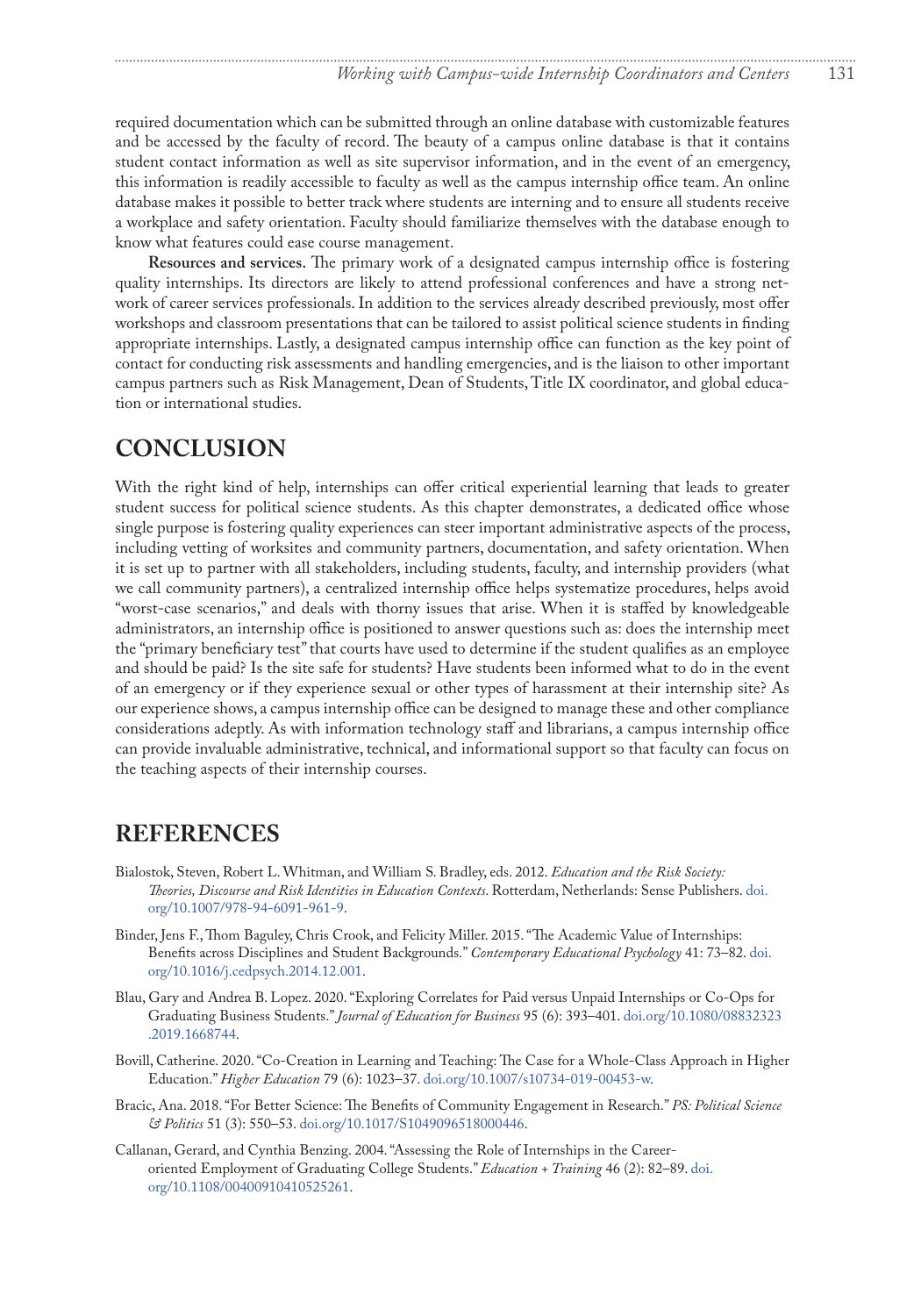- 132 *Political Science Internships: Towards Best Practices*
	- Department of Labor. 2018. *Fact Sheet #71: Internship Programs Under the Fair Labor Standards Act*. [https://www.](https://www.dol.gov/agencies/whd/fact-sheets/71-flsa-internships) [dol.gov/agencies/whd/fact-sheets/71-flsa-internships](https://www.dol.gov/agencies/whd/fact-sheets/71-flsa-internships).

- <span id="page-9-2"></span>Erdogan, Nivazi, and Carol Stuessy. 2015. "Examining the Role of Inclusive STEM Schools in the College and Career Readiness of Students in the United States: A Multi-Group Analysis on the Outcome of Student Achievement." *Educational Sciences: Theory & Practice* 15 (6): 1517-29. [doi.org/10.12738/estp.2016.1.0072.](http://doi.org/10.12738/estp.2016.1.0072)
- Fairtlough, Anna, Claudia Bernard, Joan Fletcher, and Akile Ahmet. 2014. "Black Social Work Students' Experiences of Practice Learning: Understanding Differential Progression Rates." *Journal of Social Work* 14 (6): 605–24. [doi.org/10.1177/1468017313500416](http://doi.org/10.1177/1468017313500416).
- Fuller, Rex, and Richard Schoenberger. 1991."The Gender Salary Gap: Do Academic Achievement, Internship Experience, and College Major Make a Difference?" *Social Science Quarterly* 72 (4): 715-726. [https://ezproxy.](https://ezproxy.csusm.edu/login?auth=shibboleth&url=https://search-ebscohost-com.ezproxy.csusm.edu/login.aspx?direct=true&db=aph&AN=9201270908&site=ehost-live&scope=site) [csusm.edu/login?auth=shibboleth&url=https://search-ebscohost-com.ezproxy.csusm.edu/login.aspx?direct=tr](https://ezproxy.csusm.edu/login?auth=shibboleth&url=https://search-ebscohost-com.ezproxy.csusm.edu/login.aspx?direct=true&db=aph&AN=9201270908&site=ehost-live&scope=site) [ue&db=aph&AN=9201270908&site=ehost-live&scope=site.](https://ezproxy.csusm.edu/login?auth=shibboleth&url=https://search-ebscohost-com.ezproxy.csusm.edu/login.aspx?direct=true&db=aph&AN=9201270908&site=ehost-live&scope=site)
- <span id="page-9-0"></span>Gibson, Suanne, Delia Baskerville, Ann Berry, Alison Black, Kathleen Norris, and Simoni Symeonidou. 2016. "'Diversity' 'Widening Participation' and 'Inclusion' in Higher Education: An International Study." *Widening Participation and Lifelong Learning* 18 (3): 7–33. [doi.org/10.5456/WPLL.18.3.7.](http://doi.org/10.5456/WPLL.18.3.7 )
- Heidelberg, Brea M. 2019. "Evaluating Equity: Assessing Diversity Efforts through a Social Justice Lens." *Cultural Trends* 28 (5): 391–403. [doi.org/10.1080/09548963.2019.1680002](http://doi.org/10.1080/09548963.2019.1680002).
- Hernandez, Kristen E., Sandra Bejarano, Francis J. Reyes, Margarita Chavez, and Holly Mata. 2014. "Experience Preferred: Insights from Our Newest Public Health Professionals on How Internships/Practicums Promote Career Development." *Health Promotion Practice* 15 (1): 95–99. [doi.org/10.1177/1524839913507578.](http://doi.org/10.1177/1524839913507578)
- <span id="page-9-1"></span>Jacob, James W., Stewart E. Sutin, John C. Weidman, and John L. Yeager. 2015. *Community Engagement in Higher Education: Policy Reforms and Practice*. Rotterdam, Netherlands: Sense Publishers.
- Johnson Carey, Shelley, ed. 2010. "Internships and Experiential Learning." *Peer Review Journal* Fall (12): 4. [https://](https://www.aacu.org/peerreview/2010/fall) [www.aacu.org/peerreview/2010/fall](https://www.aacu.org/peerreview/2010/fall).
- Kappe, Rutger and Henk van der Flier. 2012. "Predicting Academic Success in Higher Education: What's More Important than Being Smart?" *European Journal of Psychology of Education* 27 (4): 605–19. [doi.org/10.1007/](http://doi.org/10.1007/s10212-011-0099-9) [s10212-011-0099-9.](http://doi.org/10.1007/s10212-011-0099-9)
- Knouse, Stephen B., John R. Tanner, and Elizabeth W. Harris. 1999. "The Relation of College Internships, College Performance, and Subsequent Job Opportunity." *Journal of Employment Counseling* 36 (1): 35–43. [doi.](http://doi.org/10.1002/j.2161-1920.1999.tb01007.x) [org/10.1002/j.2161-1920.1999.tb01007.x.](http://doi.org/10.1002/j.2161-1920.1999.tb01007.x)
- Lei, Simon A., and Dean Yin. 2019. "Evaluating Benefits and Drawbacks of Internships: Perspectives of College Students." *College Student Journal* 53 (2): 181-189. [https://csusm-primo.hosted.exlibrisgroup.com/permalink/](https://csusm-primo.hosted.exlibrisgroup.com/permalink/f/17n5p6l/TN_cdi_gale_incontextcollege_GICCO_A594832701) [f/17n5p6l/TN\\_cdi\\_gale\\_incontextcollege\\_GICCO\\_A594832701](https://csusm-primo.hosted.exlibrisgroup.com/permalink/f/17n5p6l/TN_cdi_gale_incontextcollege_GICCO_A594832701).
- Liu, Qin, Doug Reeve, Cindy Rottmann, and Emily Moore. 2020. "Examining Workplace Affordance and Student Engagement in Engineering Co-Op and Internship Literature." *Canadian Journal of Science Mathematics and Technology Education* 20 (1): 116–29. [doi.org/10.1007/s42330-019-00074-6.](http://doi.org/10.1007/s42330-019-00074-6)
- Lucia, Bill, and Matt Murphy. 2001. "Explosions Force Student Evacuations from Dorms." *Washington Square News*, September 12. [https://nyunews.com/2018/09/12/archives-from-9-11/.](https://nyunews.com/2018/09/12/archives-from-9-11/)
- McLean, Nicole A., Marilyn Fraser, Nicole A. Primus, and Michael A. Joseph. 2018. "Correction to: Introducing Students of Color to Health Sciences Research: An Evaluation of the Health Disparities Summer Internship Program." *Journal of Community Health* 43 (5): 1011. [doi.org/10.1007/s10900-018-0546-5.](http://doi.org/10.1007/s10900-018-0546-5)
- Moran, Peter. 2015. "Reacting to Crises: The Risk-Averse Nature of Contemporary American Public Education." *Policy Futures in Education* 13 (5): 621–38. [doi.org/10.1177/1478210315579548](http://doi.org/10.1177/1478210315579548).
- Pew Partnership for Civic Change. *New Directions in Civic Engagement: University Avenue Meets Main Street*. Charlottesville, VA: Pew Partnership for Civic Change. [http://www.civicchange.org/resources/newdirections.](http://www.civicchange.org/resources/newdirections.html) [html](http://www.civicchange.org/resources/newdirections.html).
- Public Purpose Institute (PPI). 2021. "Community Engagement Classification (US)." Accessed May 1. [https://](https://public-purpose.org/) [public-purpose.org/.](https://public-purpose.org/)
- Strikwerda, Carl J. 2014. "Risk Managing or Risk Averse? Neither Approach is Fully Suited for Higher Education." *The Chronicle of Higher Education* 61 (11). [https://csusm-primo.hosted.exlibrisgroup.com/](https://csusm-primo.hosted.exlibrisgroup.com/permalink/f/17n5p6l/TN_cdi_proquest_reports_1625380306) [permalink/f/17n5p6l/TN\\_cdi\\_proquest\\_reports\\_1625380306.](https://csusm-primo.hosted.exlibrisgroup.com/permalink/f/17n5p6l/TN_cdi_proquest_reports_1625380306)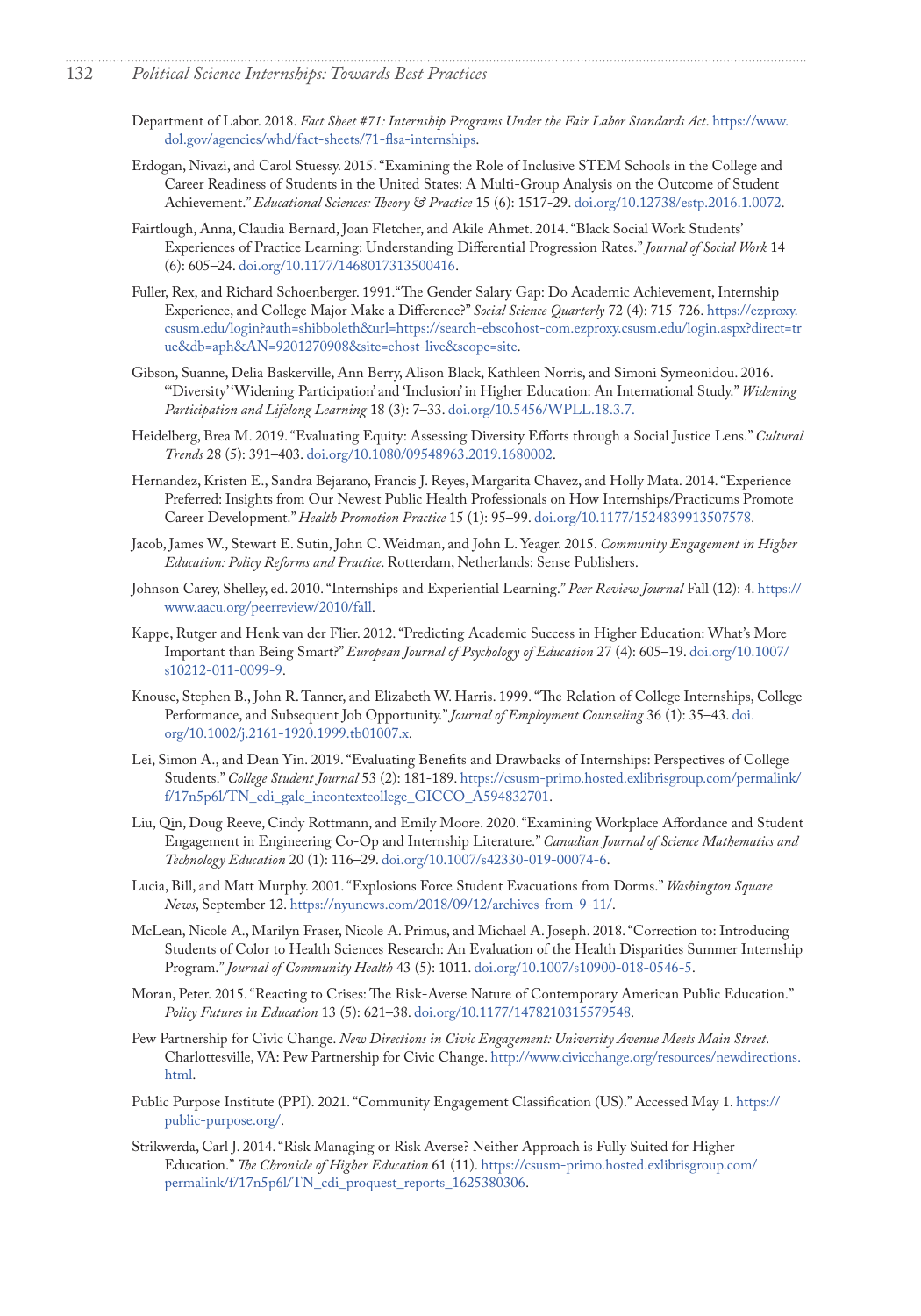- <span id="page-10-0"></span>Student Placement Task Force. 2014. "Student Placement Task Force: Summary Report and Recommendation." California State University, San Marcos.
- Taylor, M. Susan. 1988. "Effects of College Internships on Individual Participants." *The Journal of Applied Psychology* 73 (3): 393–401. [doi.org/10.1037/0021-9010.73.3.393.](http://doi.org/10.1037/0021-9010.73.3.393)
- US Equal Employment Opportunity Commission,<https://www.eeoc.gov/>.

## **ENDNOTES**

- [1](#page-0-0). Disciplinary objectives and requirements count toward the credit-hour commitments and include class meetings, mandatory workshops or lectures, course projects and assignments, and so forth. The credit hour policy at California State University, San Marcos (CSUSM) is 45 hours per one unit, or 135 hours for a three-unit course. This does not mean students have 135 hours of seat time; study hours are factored into the total time commitment. For some departments where the internship is part of a capstone course, students attend weekly seminars that are led by faculty, and internship hours typically total 90 hours.
- [2](#page-0-0). This may be at the college or campus level.
- [3](#page-1-0). Examples include Career Development and Alumni Engagement (California State University, Channel Islands); Career Development Center (California State University, Long Beach); Career Education Community Engagement (California State University, Bakersfield); Center for Community Engagement (Cal Poly Pomona); Center for Experiential Learning; Center for Internships and Community Engagement (California State University, Fullerton); Center for Teaching and Learning (University of California, Berkeley); Office of Civic Engagement (Bucknell University); Office of Integrative Learning and Life Design ( Johns Hopkins University); Office of Internships (CSUSM).
- [4](#page-1-0). To date, there is no research that the author is aware of regarding the placement of a campus internship office in the university's institutional structure; therefore, what effects, if any, result from the differences in the institutional structure has not been studied and is beyond the scope of this review.
- [5](#page-1-0). See Johnson Carey 2010; *Journal of Cooperative Education and Internships* published by CEIA; *2020 Internship & Co-op Survey Report Journal of Cooperative Education and Internships* published by NACE
- [6](#page-1-0). I am a full professor at CSUSM. My appointment as the Faculty Director of the Office of Internships is a threeyear appointment, renewable upon agreement with the Vice President of Community Engagement and the Provost.
- [7](#page-1-0). The informal survey was posted to a CSU internship listserv in March 2021 and included the following questions: 1) "What unit manages academic (credit-bearing) internships on your campus?"; 2) "Does your campus have a policy/policies establishing standards for any of the following: what documentation should be collected from students; any required training/orientation for students prior to placement; criteria for suitable internship sites; conducting site visits; responsible unit for ensuring compliance?"; 3) "What are the primary functions of a centralized unit for managing academic internships?"
- [8](#page-1-0). The cross-divisional task force included Communication Faculty and Director of the Career Readiness Initiative in the College of Arts, Behavioral, and Social Sciences (Academic Affairs); Associate Vice President of Community Engagement (Community Engagement); Director of Corporate and Foundation Relations (University Advancement); Dean of College of Science and Mathematics (Academic Affairs); Director of Procurement and Contracts (Finance and Administrative Services); and Director of Career Center (Student Affairs).
- [9](#page-2-0). Employer Relations and Event Coordinator, Career Center (Student Affairs); Director of Business Community Relations, College of Business Administration (Academic Affairs); Service Partner Liaison (Civic Engagement); Kinesiology Faculty and Internship Coordinator; Associate Dean, Instructional and Informational Technology Services (Academic Affairs); Biology Faculty and Faculty Director for Service Learning (Academic Affairs); Executive Director, University Auxiliary and Research Services Corporation; Associate Dean of Extended Learning (Academic Affairs).
- [10](#page-2-0). Our student placement information includes a learning plan, emergency contact information, internship site contact information, and a workplace safety and internship orientation. It also allowed for total hours worked to be reported at the end of the internship.
- [11](#page-2-0). Seventeen stakeholders were interviewed, including faculty, deans, and leaders from global education and extended learning.